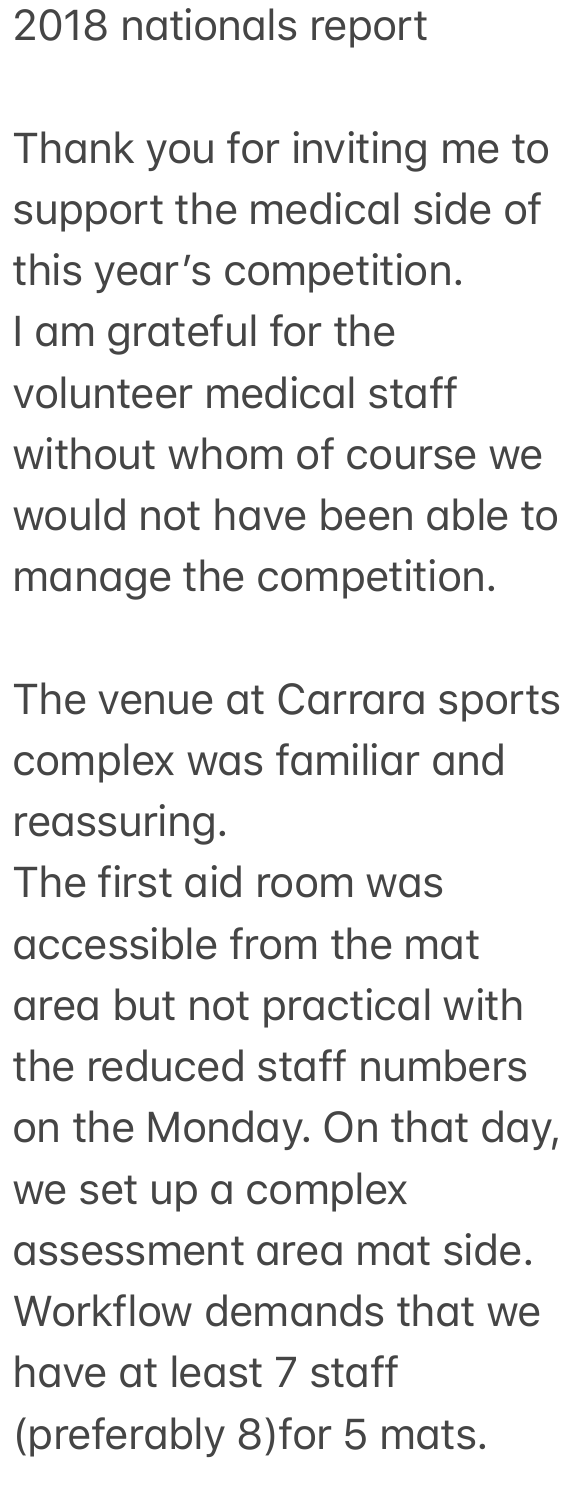This enables us to triage to the first aid room as well as ensure appropriate documentation.

This year's injuries were relatively few. There were 766 athletes (excluding 38 kata entries) and 845 contests.

75 total athlete contacts including 23 blood

management.

There were two cases of probable concussion. One of whom convinced me otherwise and I cautiously allowed a return to play with specific instructions. He subsequently and sensibly curtailed his next fight after a drop seoinage bruised his face produced a headache. The other player was not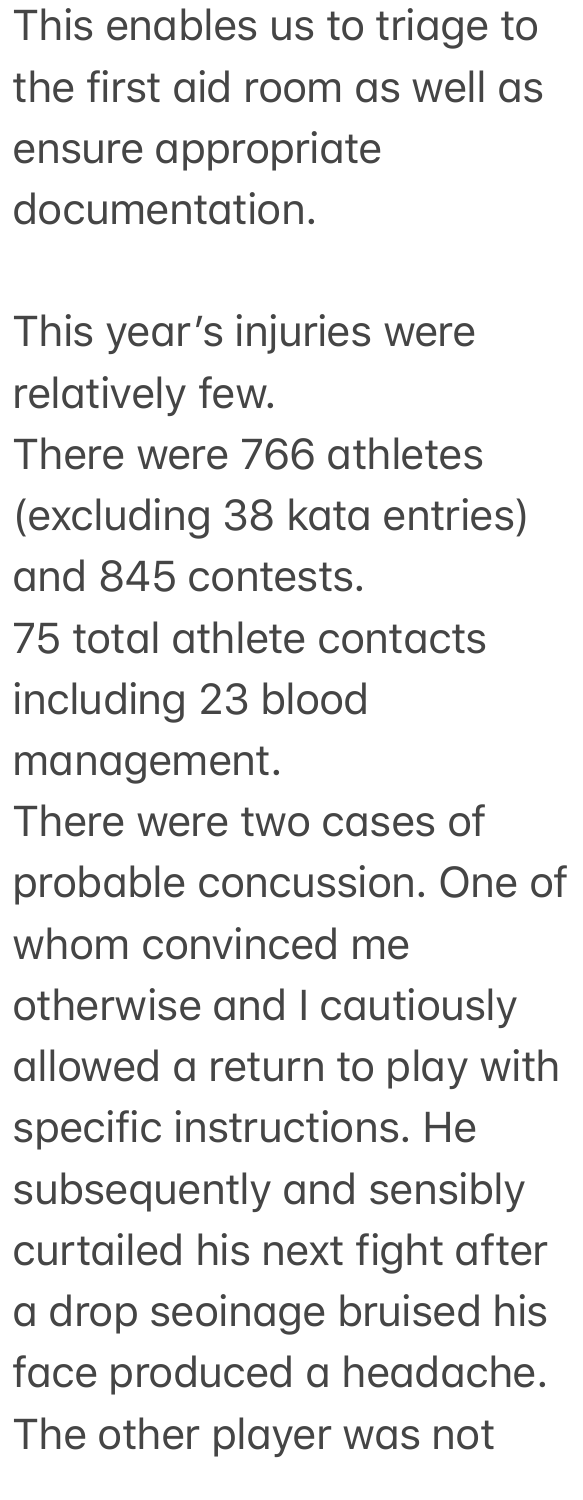medically assessed by our team. This was a timely reminder to adhere to the current advice "if in doubt sit them out".

There was also a special needs athlete who sustained an undisplaced fractured distal radius.

There were also 6 mouth guard approvals. These tested our procedures and on the whole we're managed well. The main confusion was around notification. Issues noted were: late notification and mat referees not being aware of an approval being made.

Injury list